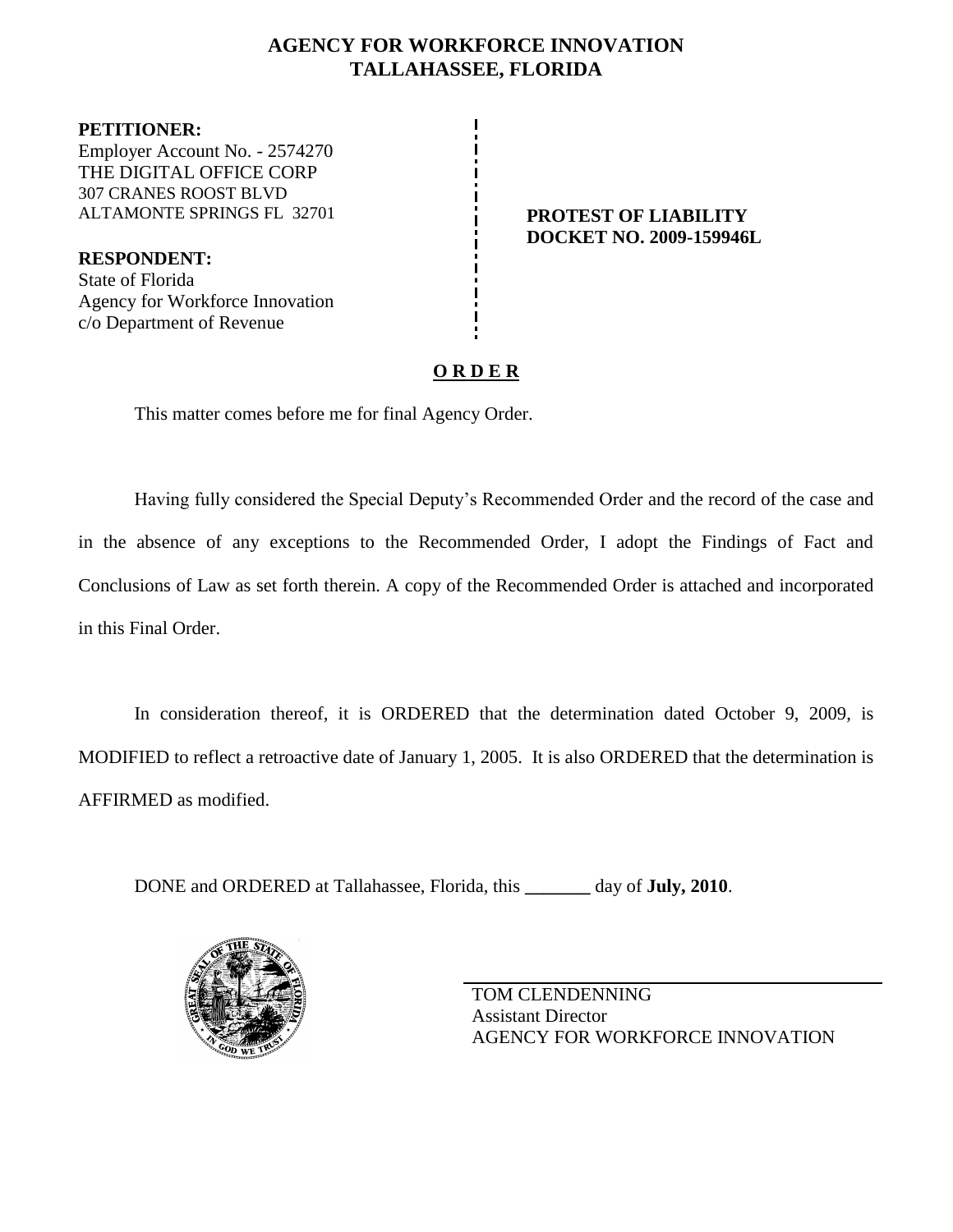MSC 345 CALDWELL BUILDING 107 EAST MADISON STREET TALLAHASSEE FL 32399-4143

#### **PETITIONER:**

Employer Account No. - 2574270 THE DIGITAL OFFICE CORP PEDRO GONZALEZ 307 CRANES ROOST BLVD ALTAMONTE SPRINGS FL 32701

#### **PROTEST OF LIABILITY DOCKET NO. 2009-159946L**

## **RESPONDENT:** State of Florida

Agency for Workforce Innovation c/o Department of Revenue

## **RECOMMENDED ORDER OF SPECIAL DEPUTY**

TO: Director, Unemployment Compensation Services Agency for Workforce Innovation

This matter comes before the undersigned Special Deputy pursuant to the Petitioner's protest of the Respondent's determination dated October 9, 2009.

After due notice to the parties, a telephone hearing was held on April 14, 2010. The Petitioner's owner appeared and testified. The Joined Party appeared and testified on his own behalf. A tax specialist appeared and testified on behalf of the Respondent.

The record of the case, including the recording of the hearing and any exhibits submitted in evidence, is herewith transmitted. Proposed Findings of Fact and Conclusions of Law were not received.

#### **Issue:**

Whether services performed for the Petitioner by the Joined Party and other individuals as sales agent/account managers constitute insured employment pursuant to Sections 443.036(19), 443.036(21); 443.1216, Florida Statutes, and if so, the effective date of the liability.

### **Findings of Fact:**

- 1. The Petitioner was a subchapter S corporation incorporated in November 2004 for the purpose of running a sales company. The Petitioner contracted with a client company to make sales on behalf of the client company. The Petitioner has employed account managers since January 1, 2005.
- 2. The Joined Party provided services as an account manager from March 15, 2007, through December 31, 2008. The Petitioner contacted the Joined Party after receiving a copy of the Joined Party's resume. The Joined Party interviewed with the Petitioner and was hired for the job.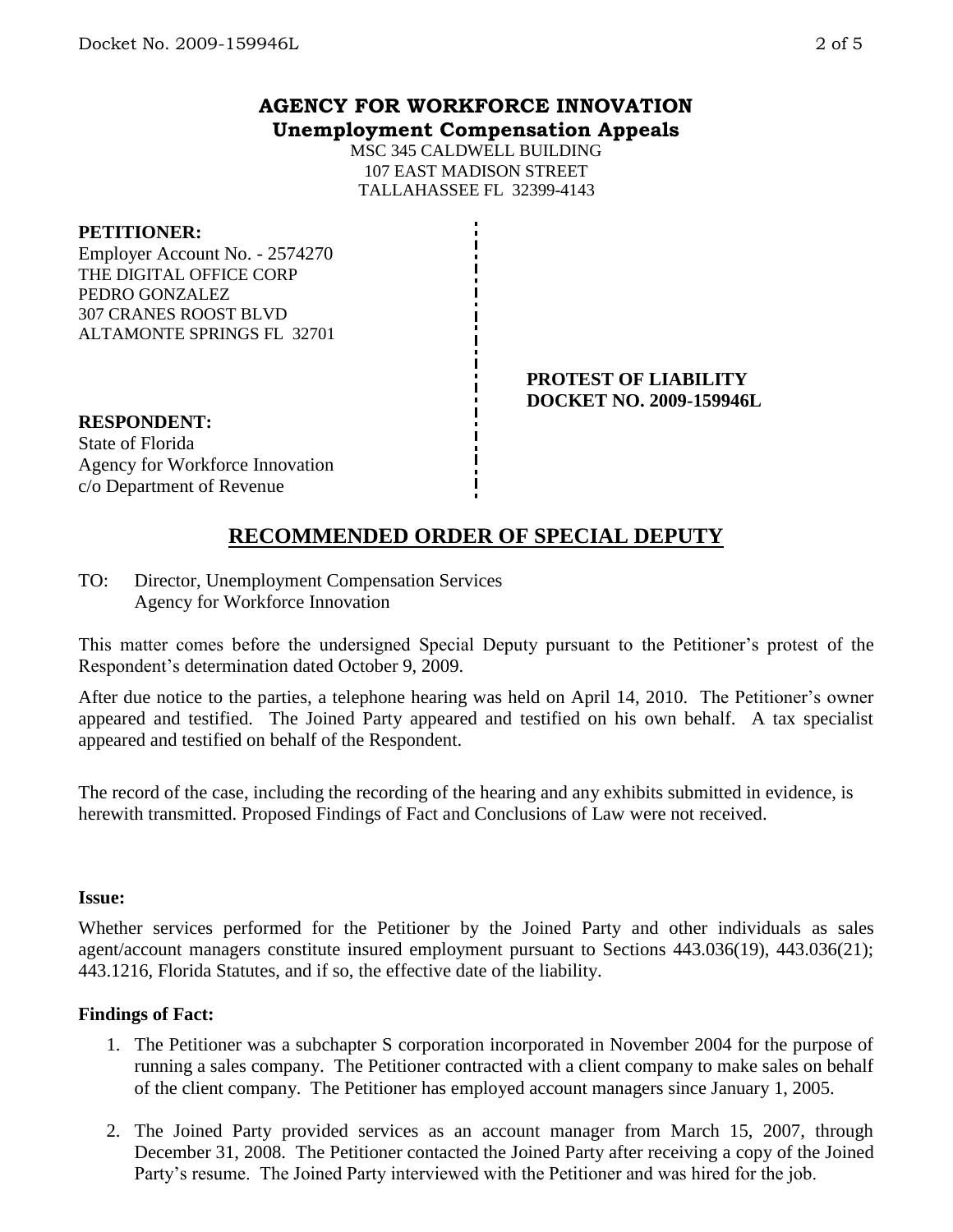- 3. The Joined Party signed a job offer provided by the Petitioner. The Joined Party was provided a written job description by the Petitioner.
- 4. The Petitioner provided training required by the client company to the Joined Party. The initial training was a 4 day course. The Petitioner paid for the Joined Party's fuel and hotel expenses during the training.
- 5. The Joined Party was expected to report to work at the Petitioner's place of business between 8:30 and 9:00 A.M. Monday through Friday. The Joined Party was expected to work until 5:00 P.M. The Joined Party would spend the first part of the day going over his customer lists and paperwork. The Joined Party would travel during the day to meet with customers. The Joined Party was a key-holder for the Petitioner's place of business and allowed to work outside of the normal business hours.
- 6. The Joined Party worked under the supervision of the Petitioner. The Petitioner instructed the Joined Party in how to do the work and what requirements should be met.
- 7. The Joined Party was paid a monthly salary along with a commission. The starting monthly salary for the Joined Party was \$1250. The starting commission was 45% of profit on sales. The Joined Party was also provided \$1,600 warranty commission for the first two months of employment. The Petitioner unilaterally changed the rate of pay several times during the relationship for economic and performance reasons. The final agreement eliminated the salary and paid a base 40% commission on profits. The Joined Party was paid \$23,658.65 in 2008.
- 8. The Joined Party was free to quit at anytime without liability. The Joined Party was separated from the Petitioner when the Petitioner decided to shut down the business on December 31, 2008.
- 9. The Petitioner provided office space, computer, telephone, and equipment necessary for the Joined Party to perform his duties. The Petitioner also paid a sum to compensate the Joined Party for the use of the Joined Party's vehicle and fuel when meeting with clients. The Joined Party had no expenses in connection with the work. The Petitioner paid the Joined Party occasional bonuses.

#### **Conclusions of Law:**

- 1. The issue in this case, whether services performed for the Petitioner constitute employment subject to the Florida Unemployment Compensation Law, is governed by Chapter 443, Florida Statutes. Section 443.1216(1)(a)2., Florida Statutes, provides that employment subject to the chapter includes service performed by individuals under the usual common law rules applicable in determining an employer-employee relationship.
- 2. The Supreme Court of the United States held that the term "usual common law rules" is to be used in a generic sense to mean the "standards developed by the courts through the years of adjudication." United States v. W.M. Webb, Inc., 397 U.S. 179 (1970).
- 3. The Supreme Court of Florida adopted and approved the tests in 1 Restatement of Law, Agency 2d Section 220 (1958), for use to determine if an employment relationship exists. See Cantor v. Cochran, 184 So.2d 173 (Fla. 1966); Miami Herald Publishing Co. v. Kendall, 88 So.2d 276 (Fla. 1956); Magarian v. Southern Fruit Distributors, 1 So.2d 858 (Fla. 1941); see also Kane Furniture Corp. v. R. Miranda, 506 So.2d 1061 (Fla. 2d DCA 1987).
- 4. Restatement of Law is a publication, prepared under the auspices of the American Law Institute, which explains the meaning of the law with regard to various court rulings. The Restatement sets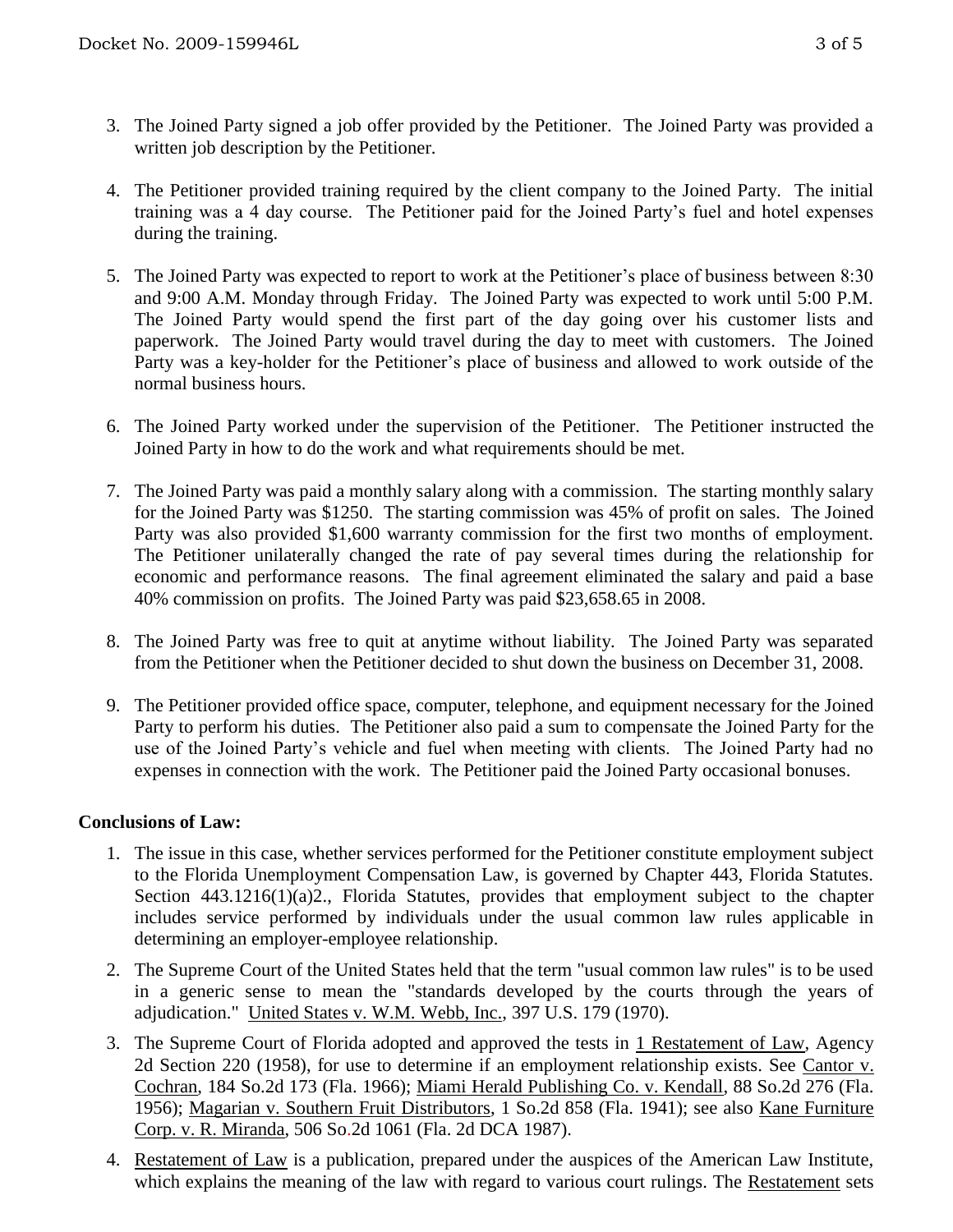forth a nonexclusive list of factors that are to be considered when judging whether a relationship is an employment relationship or an independent contractor relationship.

- 5. 1 Restatement of Law, Agency 2d Section 220 (1958) provides:
	- (1) A servant is a person employed to perform services for another and who, in the performance of the services, is subject to the other's control or right of control.
	- (2) The following matters of fact, among others, are to be considered:
		- (a) the extent of control which, by the agreement, the business may exercise over the details of the work;
		- (b) whether or not the one employed is engaged in a distinct occupation or business;
		- (c) the kind of occupation, with reference to whether, in the locality, the work is usually done under the direction of the employer or by a specialist without supervision;
		- (d) the skill required in the particular occupation;
		- (e) whether the employer or the worker supplies the instrumentalities, tools, and the place of work for the person doing the work;
		- (f) the length of time for which the person is employed;
		- $(g)$  the method of payment, whether by the time or by the job;
		- (h) whether or not the work is a part of the regular business of the employer;
		- (i) whether or not the parties believe they are creating the relation of master and servant;
		- (j) whether the principal is or is not in business.
- 6. Comments in the Restatement explain that the word "servant" does not exclusively connote manual labor, and the word "employee" has largely replaced "servant" in statutes dealing with various aspects of the working relationship between two parties. In Department of Health and Rehabilitative Services v. Department of Labor & Employment Security, 472 So.2d 1284 (Fla. 1<sup>st</sup> DCA 1985) the court confirmed that the factors listed in the Restatement are the proper factors to be considered in determining whether an employer-employee relationship exists. However, in citing La Grande v. B&L Services, Inc., 432 So.2d 1364, 1366 (Fla. 1st DCA 1983), the court acknowledged that the question of whether a person is properly classified an employee or an independent contractor often cannot be answered by reference to "hard and fast" rules, but rather must be addressed on a case-by-case basis.
- 7. The evidence presented in the hearing revealed that the Petitioner controlled the time, manner, and location the Joined Party performed the work. The Petitioner provided training to the Joined Party as well as regular monitoring and guidance in the performance of the Joined Party's duties.
- 8. The relationship was terminable at will. Either party had the right to end the relationship at anytime without liability. The Joined Party was discharged by the Petitioner when the Petitioner closed his business. In Cantor v. Cochran, 184 So.2d 173 (Fla. 1966), the court in quoting 1 Larson, Workmens' Compensation Law, Section 44.35 stated: "The power to fire is the power to control. The absolute right to terminate the relationship without liability is not consistent with the concept of independent contractor, under which the contractor should have the legal right to complete the project contracted for and to treat any attempt to prevent completion as a breach of contract."
- 9. The Petitioner provided the office space and all equipment necessary to perform the work. The Petitioner compensated the Joined Party for the use of fuel when meeting with clients. The Joined Party had no expenses in conjunction with the work.
- 10. The Petitioner controlled the financial aspects of the relationship. The Petitioner changed the rate of pay from that offered at the time of hire on more than one occasion. The Petitioner altered the method for determining pay for the Joined Party from salary plus commission to commission only.